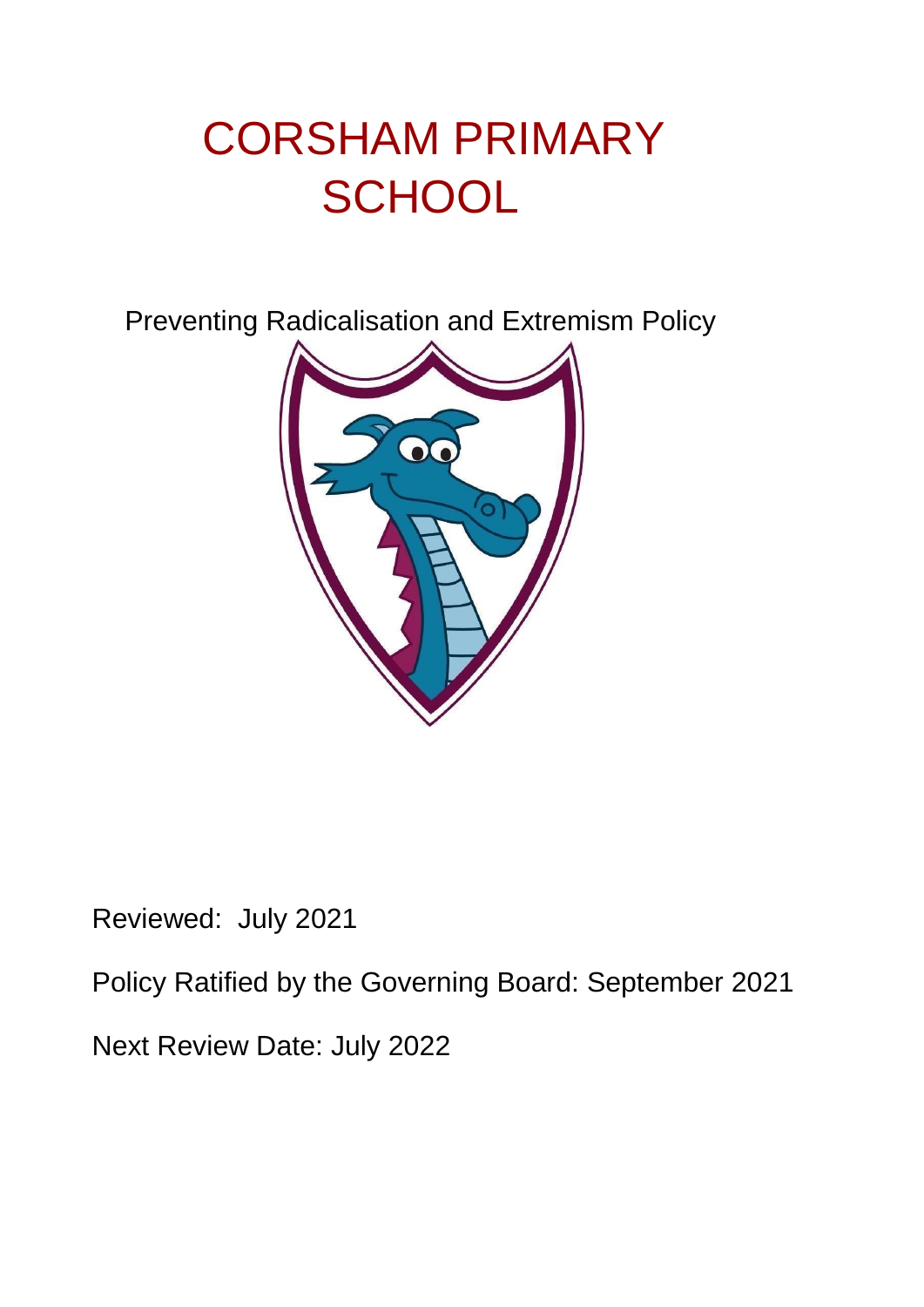#### **Preventing Radicalisation and Extremism Policy**

#### 1**. Statement**

Radicalisation refers to the process by which a person comes to support terrorism and forms of extremism. There is no single way of identifying an individual who is likely to be susceptible to an extremist ideology. It can happen in many different ways and settings. Specific background factors may contribute to vulnerability which are often combined with specific influences such as family and friends, or online, and with specific needs, for which an extremist or terrorist group may appear to provide an answer.

Being drawn into terrorism includes not just violent extremism, but also non-violent extremism, which can create an atmosphere conducive to terrorism and can popularise views that terrorists exploit.

The 'Counter-Terrorism and Security Act' (2015) places 'due regard' on our need to prevent people from being drawn into terrorism. This is known as the Prevent duty and is in line with Government's Contest strategy (the counterterrorist strategy).

The Corsham Primary is committed to, and actively supports the view that all pupils should be protected from radicalisation and extremism. We expect all staff, volunteers, visitors and pupils to share this commitment and this policy therefore applies to all.

#### **2. Aims**

The implementation of this policy aims to ensure:

- Clarity in the roles and responsibilities of all staff
- Prevention of radicalisation or extremism from arising
- Assessment of the risk of children being drawn into terrorism
- Effective partnerships with external agencies
- IT policies are in place to ensure children are safe from terrorist and extremist material

When operating this policy the Corsham Primary uses the following accepted Governmental definition of extremism which is:

'Vocal or active opposition to fundamental British values, including Democracy, The rule of law, Individual Liberty and Mutual respect and tolerance of different faiths and beliefs; and/or calls for the death of members of the Armed Forces, whether in this country or overseas.

There is no place for extremist views of any kind in our school, whether from internal sources – pupils, staff or governors, or external sources – school community, external agencies or individuals. Our pupils see our school as a safe place where they can explore issues safely and where our staff encourage and facilitate this – we have a duty to ensure this happens.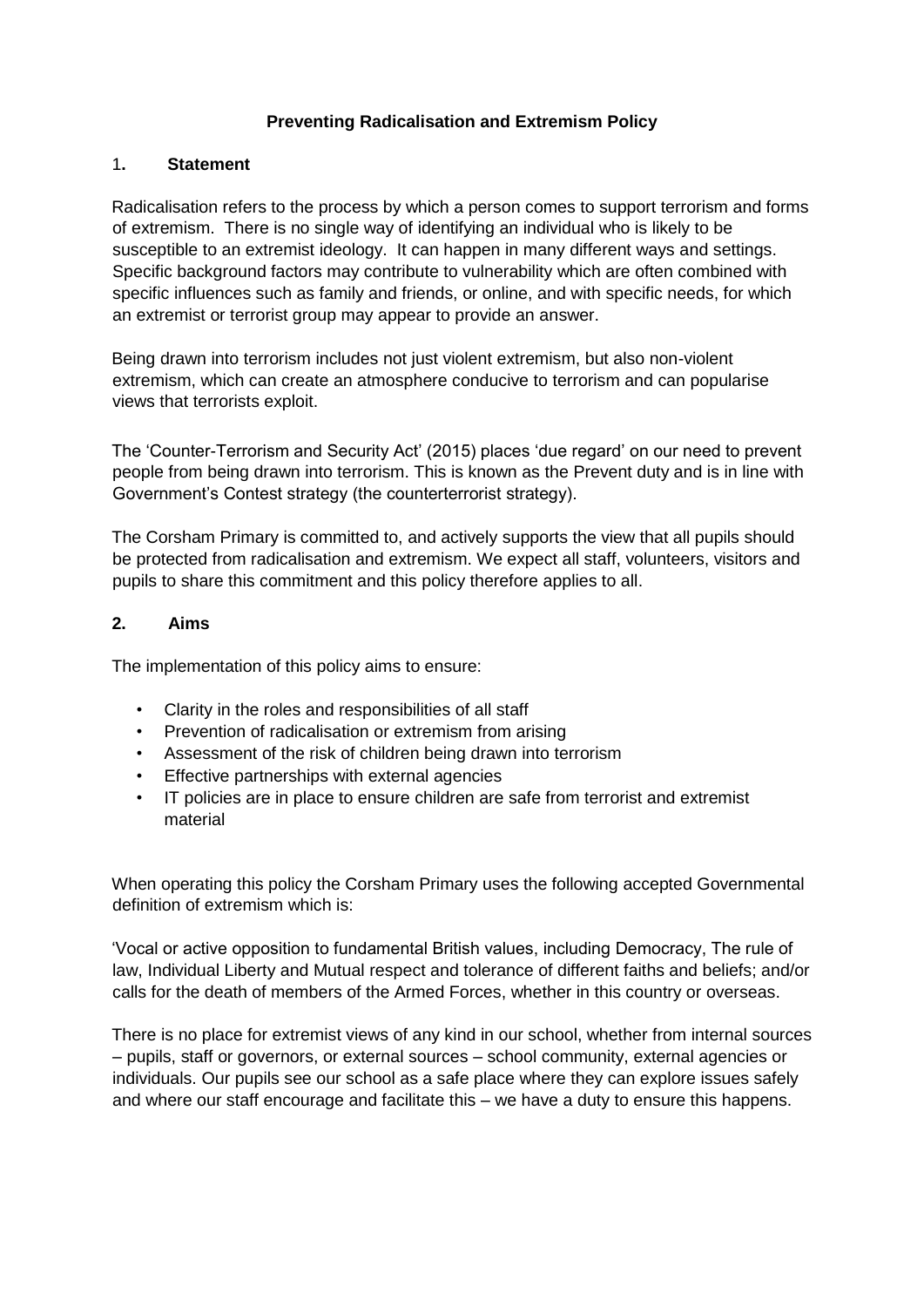As a school we recognise that extremism and exposure to extremist materials and influences can lead to poor outcomes for children and so should be addressed as a safeguarding concern as set out in this policy. We also recognise that if we fail to challenge extremist views we are failing to protect our pupils.

Extremists of all persuasions aim to develop destructive relationships between different communities by promoting division, fear and mistrust of others based on ignorance or prejudice, thereby limiting the life chances of young people. Education is a powerful weapon against this - equipping young people with the knowledge, skills and critical thinking, to challenge and debate in an informed way. At Corsham Primary we will provide a broad and balanced curriculum, delivered by skilled professionals, so that our pupils are enriched, understand and become tolerant of difference and diversity and also to ensure that they thrive, feel valued and not marginalised.

Furthermore we are aware that young people can be exposed to extremist influences or prejudiced views from an early age which emanate from a variety of sources and media, including via the Internet, and at times pupils made themselves reflect or display views that may be discriminatory, prejudiced or extremist, including using derogatory language.

Any prejudice, discrimination or extremist views, including derogatory language, displayed by pupils or staff will always be challenged and where appropriate dealt with in line with our behaviour policy and the code of conduct for staff.

#### **4. Roles and responsibilities**

#### **a. Designated Safeguarding Lead**

Designated safeguarding lead (DSL): Lindsay Fry, Kerry Parker, Heads of Schools

The designated safeguarding leads have the following roles/responsibilities:

- **If there is a belief that a student has been drawn into extreme or terrorist ideology then the police should be immediately contacted.**
- Attend the workshop to Raise Awareness of Prevent (WRAP) training.
- Self-assess the school's Preventing Radicalisation and Extremism procedures and implement areas of improvement where appropriate.
- Ensure the Preventing Radicalisation and Extremism policy and procedures unknown, understood and used appropriately.
- Ensure the Preventing Radicalisation and Extremism policy is reviewed every two years (as a minimum) and the procedures and implementation or updated and reviewed regularly.
- Ensure the Preventing Radicalisation and Extremism policy is ratified by governors and that the designated Safeguarding Governor is aware of procedures for preventing radicalisation.
- Ensure each member of staff (especially new and part-time staff) has access to and has read/understood the Preventing Radicalisation and Extremism policy and Keeping Children Safe in Education: Part 1 (2019).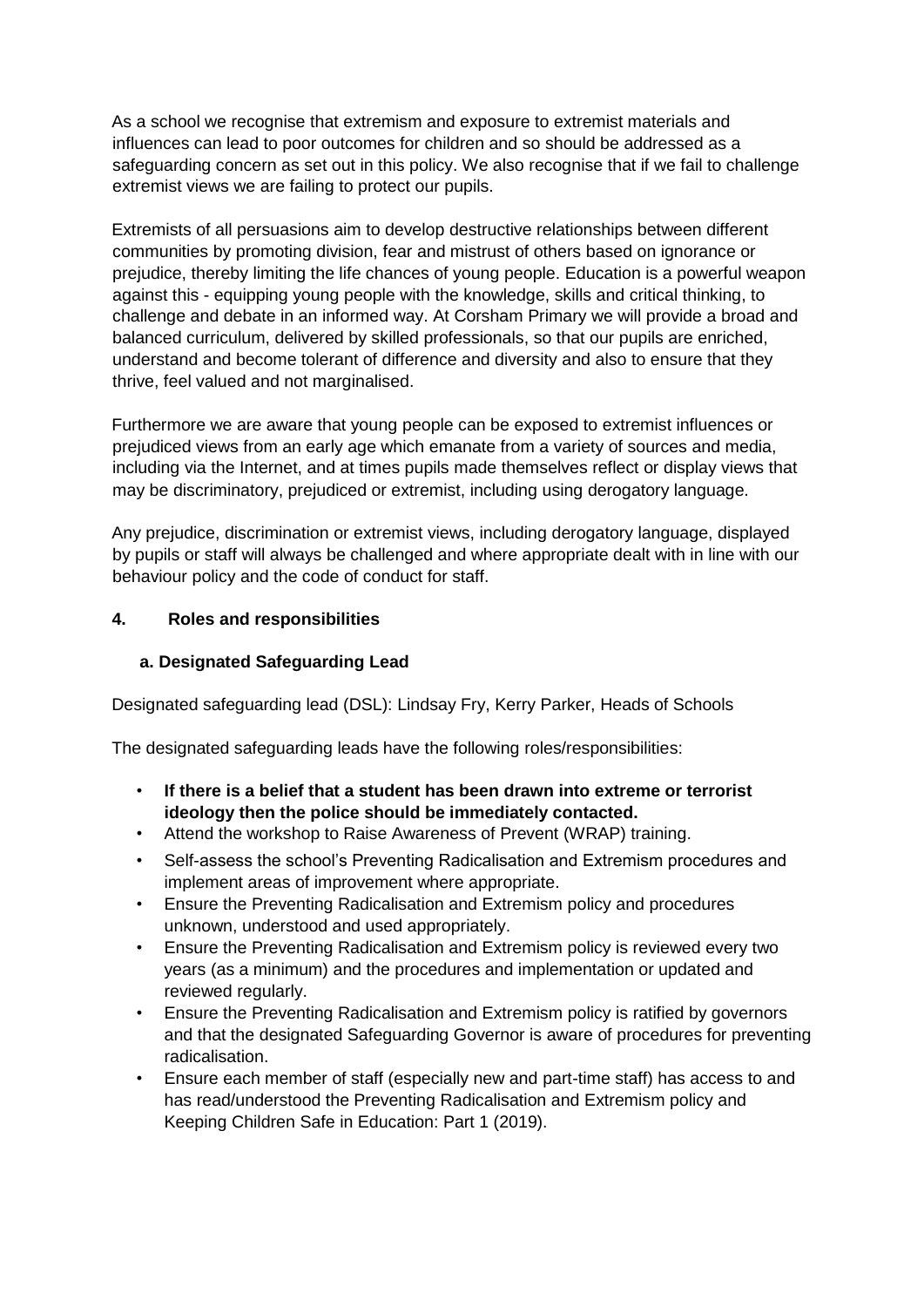- Ensure the deputy DSLs and designated safeguarding officers are equipped with the knowledge and understanding of how to complete the roles and responsibilities of the DSL as appropriate.
- Provide appropriate staff Prevent training annually to ensure all staff have the knowledge and understanding to implement procedures.
- Encourage a culture of community cohesion.
- Ensure the PSHEE plan promotes the fundamental British values.
- Ensure pupils are aware of where to go for support.
- Act as a source of support, advice and expertise for staff in relation to preventing radicalisation and how to act upon concerns.
- Refer cases to the Channel programme where there is a radicalisation concern as required.
- Support staff who make referrals as appropriate.
- Keep detailed, accurate, secure records of concerns/referrals/actions.
- Support staff with regard to the requirements of the Prevent duty and provide advice and support to staff on protecting children from the risk of radicalisation.
- Obtain access to resources and attend any relevant or refresher training courses.
- Link with Wiltshire Safeguarding Children's Board (WLSCB) to make sure staff are aware of training opportunities and the latest local preventing radicalisation policies.
- Maintain effective engagement from parents/carers (who are in a key position to spot signs of radicalisation) and signpost to appropriate support.
- Ensure staff know what to look for in relation to concerns about radicalisation and extremism (see Appendix 1).

#### **b. Staff**

Corsham Primary staff have the following roles/responsibilities:

- Refer immediately to the DSL and designated safeguarding officers **if there is a concern relating to a child being drawn into terrorism**.
- Read/understand the "Preventing Radicalisation and Extremism" policy and "Keeping Children Safe in Education: Part 1 (2019).
- Be clear on the role of the DSL.
- Provide a safe and positive environment for children that promotes community cohesion.
- Promote the fundamental British values.
- Understand how to identify radicalisation or extremism concerns.
- Record any concerns appropriately and refer to the DSL and the designated safeguarding officers.
- Challenge any individual who offers any extremist views or terrorist ideology.
- Ensure any visiting speakers are suitably supervised to ensure they do not impose extremist views or terrorist ideology.
- Ensure pupils are provided with a balanced view of political issues and be mindful of political indoctrination.

#### **5. Prevention**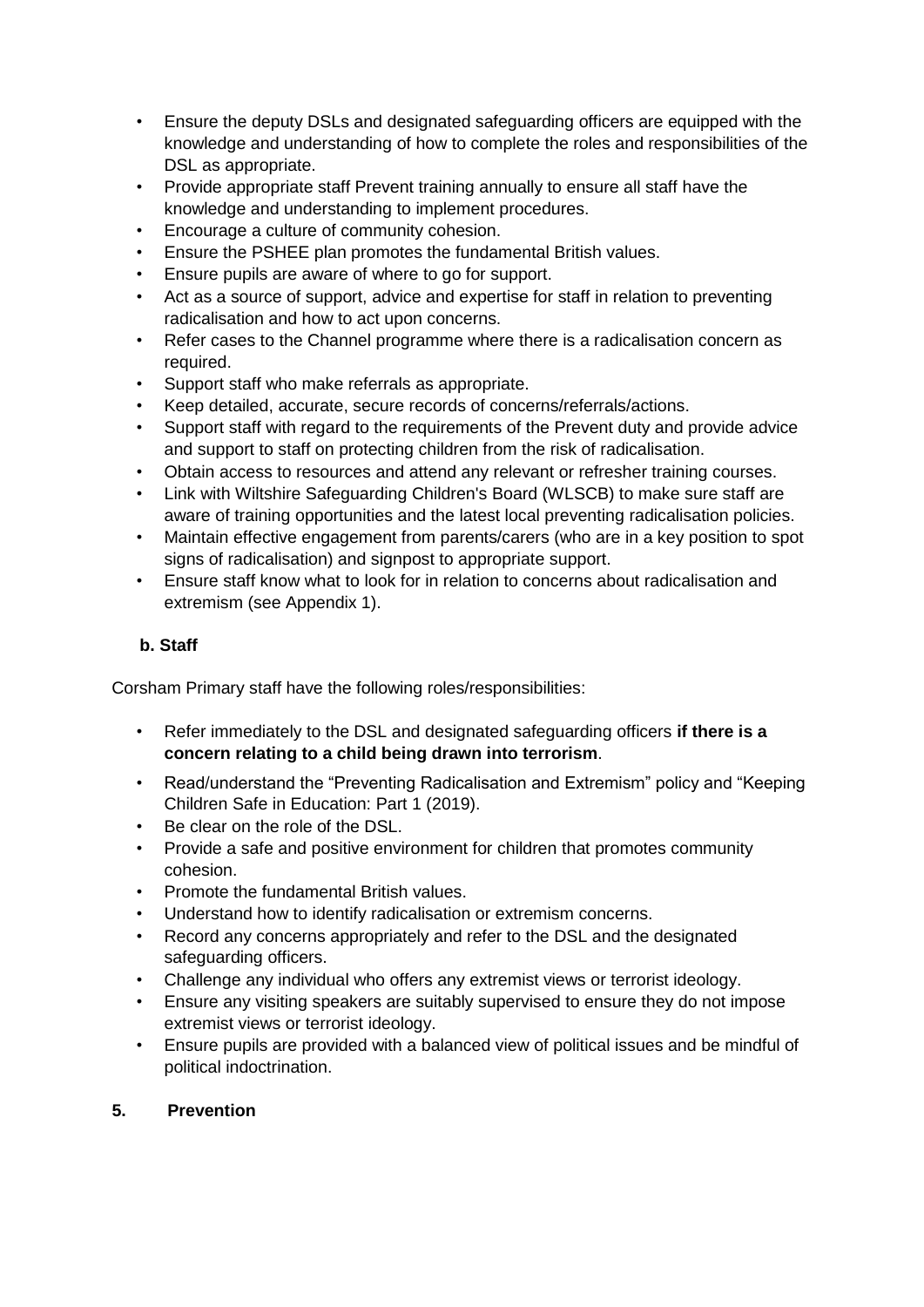We recognise that Corsham Primary plays a significant part in the prevention of harm to our pupils and will therefore:

- Utilise the "Preventing Radicalisation and Extremism" policy and procedures to protect pupils from radicalisation.
- Raise awareness of radicalisation and extremism with pupils through PSHEE sessions and appropriate notices and assemblies.
- Establish and maintain an ethos of community cohesion.
- Provide a safe environment where children can understand and discuss sensitive topics.
- Ensure pupils are aware of where to go for support.
- Discuss specific concerns during appropriate staff meetings and liaise with external agencies to develop a holistic understanding of the current situation for pupils.
- Identify children who may be at risk of radicalisation and act proportionately, which may include making a referral to the Channel program (that focuses on providing support at an early stage to people who are identified as being vulnerable to being drawn into terrorism).

#### **6. Risk Assessment**

We will assess the risk of pupils being drawn into terrorism, including support for extremist ideas that are part of terrorist ideology. Assessing the risk will include robust safeguarding procedures. This will include working in partnership with external agencies as appropriate. Staff will be encouraged to complete the 'Channel: General Awareness' training to help ascertain what to look for in relation to concerns about radicalisation and extremism.

#### 7. Partnerships

The 'Counter-Terrorism and Security Act' (2015) places a duty on local authorities to ensure Channel panels are in place. The panel must include the local authority and chief officer of the local police. Panels will assess the extent to which identified individuals are vulnerable to being drawn into terrorism, following a referral from the police and where considered appropriate and necessary consent is obtained, arrange for support to be provided to those individuals. The Act requires partners of Channel panels to co-operate with the panel in the carrying out of its functions and with the police in undertaking the initial assessment as to whether a referral is appropriate. The school, which is required to have regard to "Keeping Children Safe in Education" are listed in the Act as a partner of the panel. The relevant provisions of the Act came into force on 12 April 2015 and the school works with the Channel panels set up in the local area to risk assess, refer and support individuals as required.

We will maintain effective working relationships with the WSCB, Social Care, Police and other external agencies. This includes information sharing as appropriate. The DSL liaises regularly with the WSCB and also with Witshire Early Help to discuss specific pupil concerns. This multi-agency approach enhances the effectiveness of identifying concerns and intervening appropriately.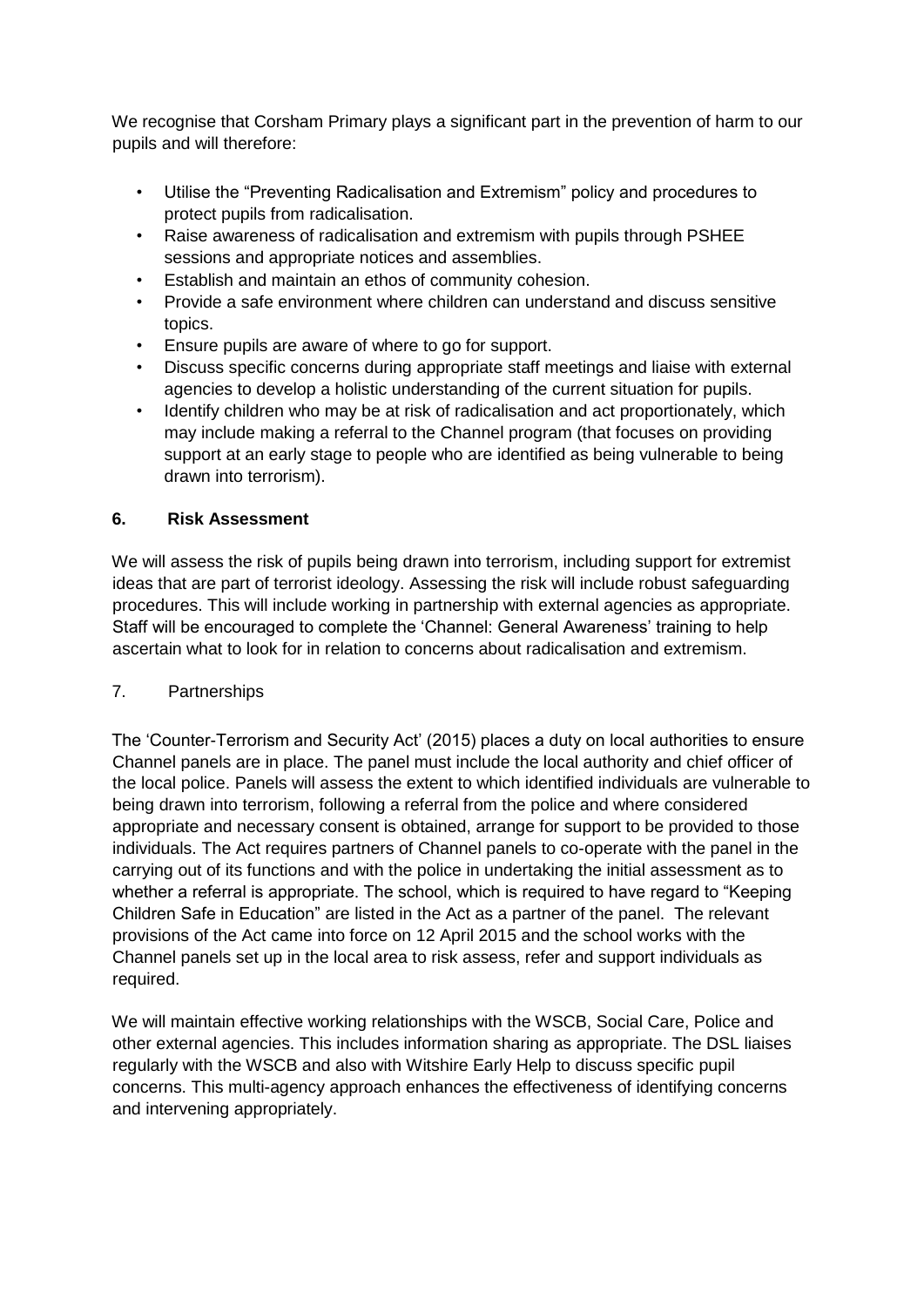## **8. E-Safety and Social Media**

The Internet and use of social media in particular has become a major factor in helping facilitate the radicalisation of children. The school's "Safeguarding and Child Protection" policy and "Acceptable Use" policy are implemented to prevent pupils from being exposed to extreme and terrorist ideology.

### **9. Whistleblowing**

Where there are concerns of extremism and radicalisation, pupils, staff and governors will be in encouraged to make use of our internal systems to whistle blow or raise any issue in confidence.

They must inform the Head Teacher straight away (or if it relates to the Head Teacher informed the Chair of Governors).

## **Appendix 1: What to Look For**

Reasons why individuals may be vulnerable:

- Peer pressure
- Influence from others via internet/social media
- Bullying
- Involvement in crime or anti-social behaviour
- Family tensions/issues
- Lack of identity
- Personal or political grievances

As part of wider safeguarding responsibilities, Corsham Primary staff will be alert to:

- Disclosures by pupils of their exposure to the extremist actions, views or materials of others outside the school, such as in their homes or community groups, especially where pupils have not actively sought these out.
- Graffiti symbols, writing or art work promoting extremist messages or images.
- Pupils accessing extremist material online, including through social networking sites.
- Parental reports of changes in behaviour, friendship or actions and requests for assistance.
- Partner schools, local authority services, police reports or issues affecting pupils in other schools or settings.
- Pupils voicing opinions drawn from extremist ideologies and narratives.
- Use of extremist or "hate" terms to exclude others or incite violence.
- Intolerance of difference, whether secular or religious or, in line with our equalities policy, views based on, but not exclusive to, gender, disability, homophobia, race, colour or culture.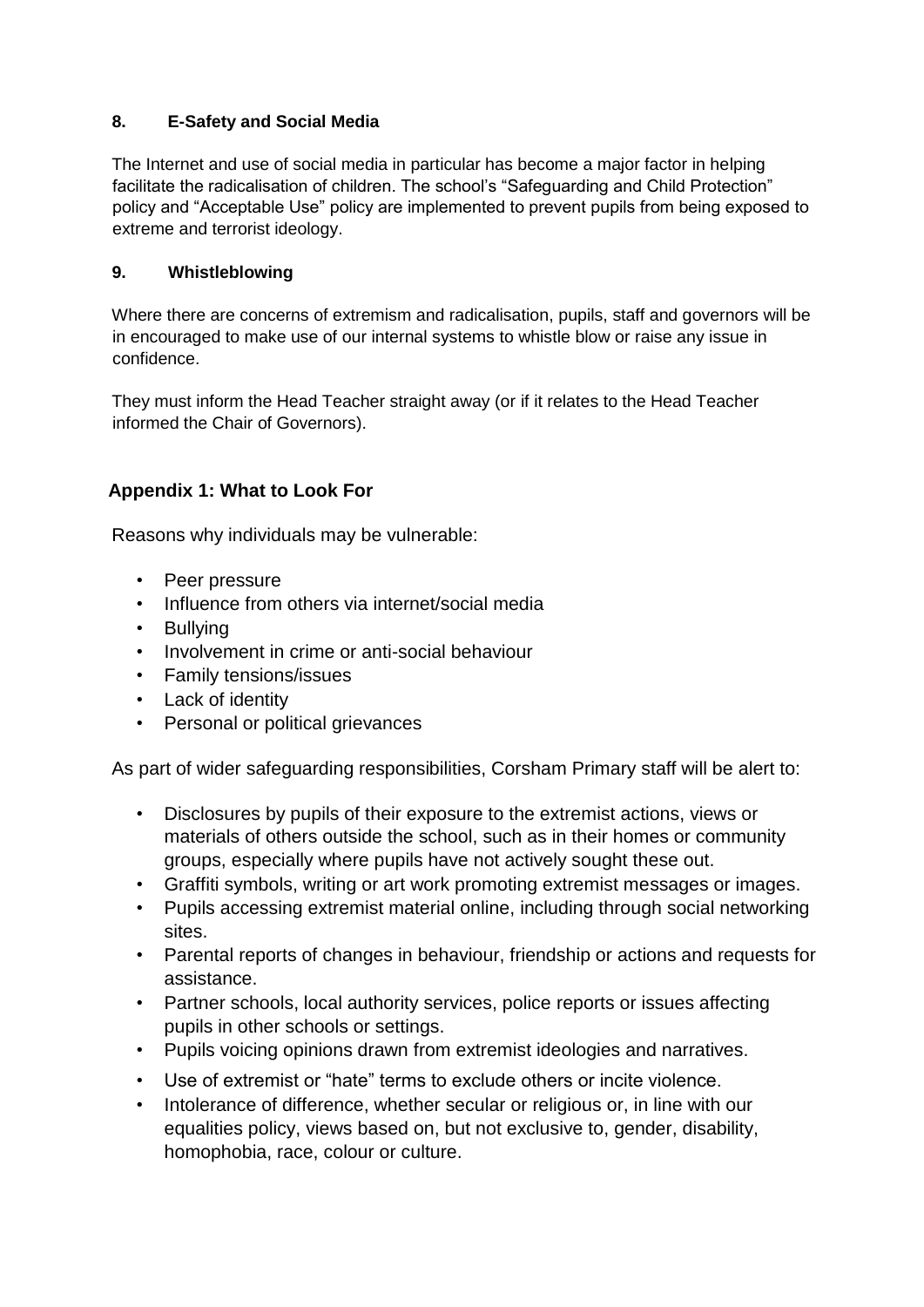- Attempts to impose extremist views or practices on others.
- Anti-Western or Anti-British views.

## **Indicators of engagement in extremist group: Indicators of intention to cause harm**

| a.             | Spending increasing time in the<br>company of other suspected<br>extremists.                                         | a. | Clearly identifying another group as<br>threatening what they stand for and<br>blaming that group for all or political<br>ills. |
|----------------|----------------------------------------------------------------------------------------------------------------------|----|---------------------------------------------------------------------------------------------------------------------------------|
| b.             | Changing their style of dress or<br>personal appearance to accord with<br>the group.                                 | b. | Using insulting or derogatory names or<br>labels for another group.                                                             |
| c.             | Day-to-day behaviour becoming<br>increasingly centred on an extremist<br>ideology, group or cause.                   | C. | Speaking about the imminence of harm<br>from the other group and the importance<br>of action now.                               |
| d.             | Loss of interest in other friends and<br>activities not associated with the<br>extremist ideology, group or cause.   | d. | Expressing attitudes that justify<br>offending on behalf of the group, cause<br>or ideology.                                    |
| $\mathbf{e}$ . | Possession of material or symbols<br>associated with an extremist cause<br>(E.g. the swastika for far right groups). | е. | Condoning or supporting violence or<br>harm towards others or                                                                   |
| f.             | Attempts to recruit others to the<br>group/cause/ideology or                                                         | f. | Plotting or conspiring with others.                                                                                             |
| g.             | Communications with others that<br>suggest identification with a<br>group/cause/ideology.                            |    |                                                                                                                                 |

## **Appendix 2: Channel Process**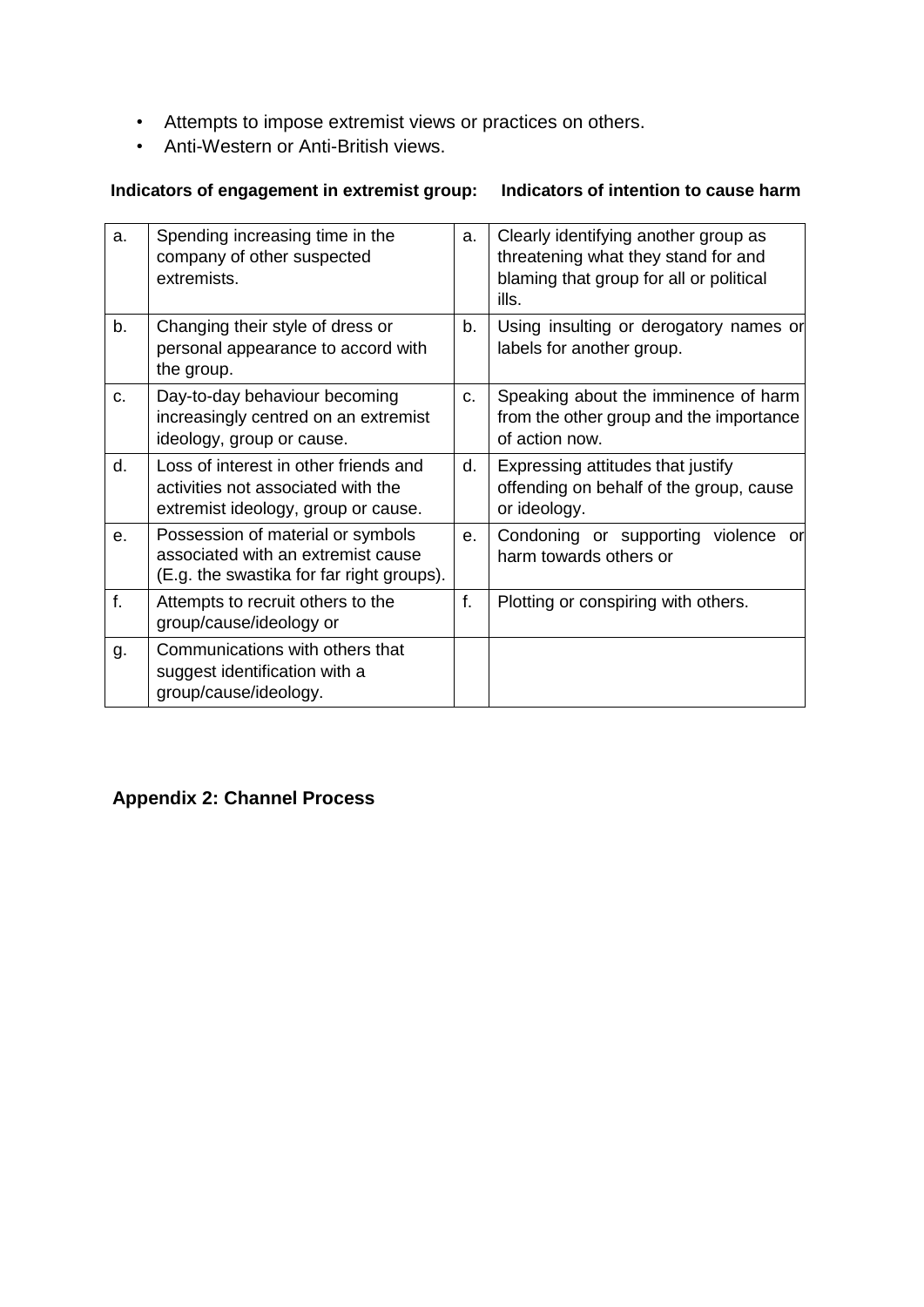

Keeping Children Safe in Education (2021)